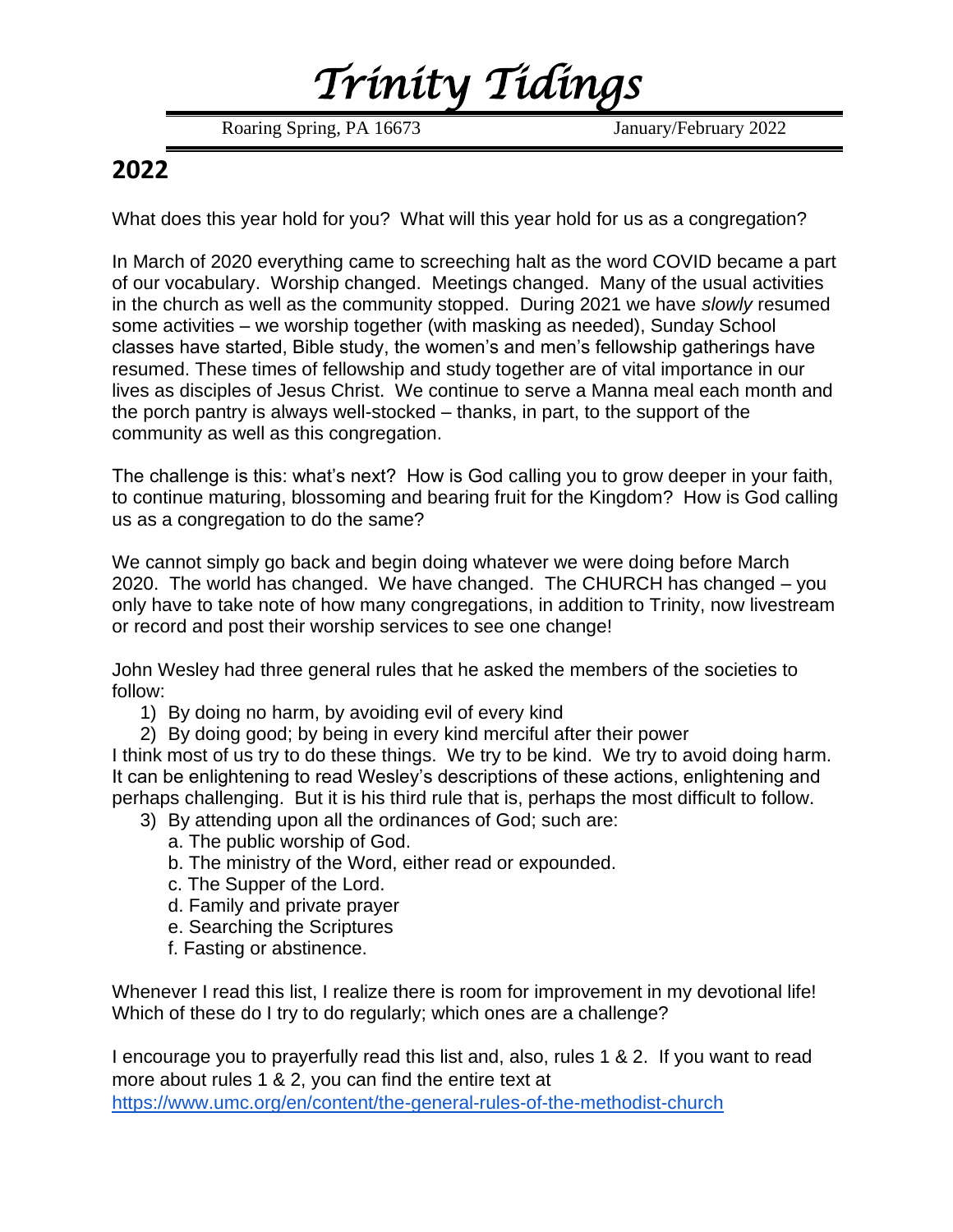

**OUR JOYS AND CONCERNS:** Linda Acker, Jim Bassler (Dusty's Father), Roger and Kay Bowser, Anne Crawford, Lorie Davis, Glenn Detwiler, Harry Felton, Doris Ferry, Karen Green, Ione Hammaker, Norm Hostetter, Bob & Nancy Huffman, Ruth Imler, Marilyn Marsden, Don Mingle, Barbara Mingle, Bob & Doris Musselman, Barry & Connie Musselman, Ron & Pat Muthler, Dee Rodland, Bob & Dorothy VanNatta, Claudia Weise (Testing)

# **CIRCLE OF PRAYER FOR JANUARY & FEBRUARY**

#### **Churches for the week of January 2 - 8**

Grace UMC, Millersburg \*First UMC, Hollidaysburg \* Kossoh Town UMC, Hastings - Sierra Leone South Montrose Community Church, Montrose State Road UMC, Linden Turkey Valley UMC, Millerstown Faith UMC, East Waterford First UMC, Jermyn Oval UMC, Jersey Shore Trinity UMC, New Cumberland Zion UMC, York

### **Churches for the week of January 9 - 15**

Moscow UMC, Moscow Valley St. Mark's UMC, Milroy Goshen UMC, Clearfield Red Mount UMC, East Berlin Mifflinburg UMC, Mifflinburg Windfall UMC, Granville Summit Mount Zion UMC, Carlisle Mount Tabor UMC, Gardners Port Royal UMC, Port Royal Elkland UMC, Elkland Wesley Forest Camp & Retreat Center, Weikert

### **Churches for the week of January 16 - 22**

Wesley UMC, Mechanicsburg Lookout UMC, Honesdale St. Paul Calvary UMC, Williamsport Bald Eagle UMC, Tyrone Mooresburg UMC, Mooresburg \*Chapel UMC, Red Lion \*Fitz John UMC, Yoyema - Sierra Leone Church of Christ Uniting, Kingston Austinburg UMC, Knoxville Arch Rock UMC, Mifflintown McConnellsburg UMC, McConnellsburg

### **Churches for the week of January 23 - 29**

Trinity UMC, Bellwood Immanuel UMC, Glen Rock East Rush UMC, Lawton Faith UMC, Halifax \*Rhodes Memorial UMC, Lewistown \*St. Matthews UMC, Magburaka - Sierra Leone East Smithfield UMC, East Smithfield Cornelius Chapel UMC, Mapleton Depot Bethel UMC, Avoca St. John's UMC, Allenwood Wagner UMC, McClure Sky Lake Camp & Retreat Center, Windsor, NY

### **Churches for the week of January 30 – Feb. 5**

Town Hill UMC, Shickshinny Throop UMC, Throop Starview UMC, Mount Wolf Doylesburg UMC, Doylesburg Keeneyville UMC, Middlebury Center \*St. John's UMC, Grantville \*Kwellu UMC, Kwellu - Sierra Leone Pine Grove UMC, Mifflintown Salona UMC, Mill Hall First UMC, Hanover Warfordsburg UMC, Warfordsburg

### **Churches for the week of February 6 - 12**

West Fairview UMC, Enola Woolrich Community UMC, Woolrich Shiloh UMC, Woodland United Church of Nelson, Nelson Moosic UMC, Moosic \*Bakers UMC, McClure \*Albert Margai Memorial UMC, Gbambatoke - Sierra Leone Greenmount UMC, Glen Rock Center Moreland UMC, Center Moreland North Orwell Union Church, North Orwell Liberty UMC, Lock Haven Camp Penn Camp & Retreat Center, Waynesboro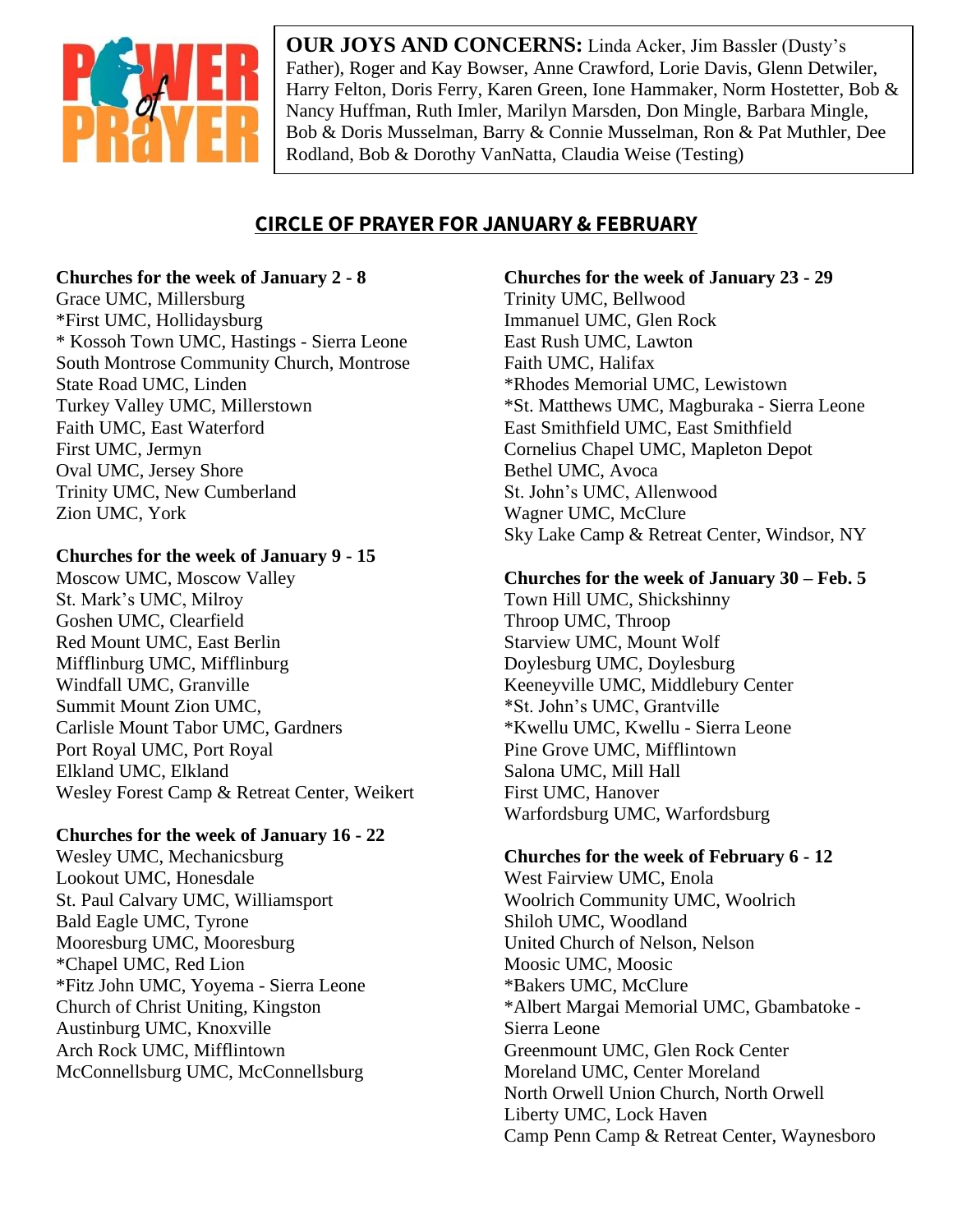**Women's Fellowship will meet Tuesday, February 1st at 6:00.**

Men's Fellowship All the men of TUMC are invited!! January 11<sup>th</sup> February 8<sup>th</sup> At 6PM



# **LAY MEMBERS AT-LARGE FOR AC 2022**

The 2022 Susquehanna Annual Conference meeting will be held June 1-3, 2022. Each year we hope to equalize the number of clergy and lay persons attending the Annual Conference. To achieve this, we ask lay persons who are interested in being considered to serve as a Lay Member at-Large to do the following, which is a new process this year:

[Lay Member At Large 2022 Registration Form](https://mail.atlanticbbn.net/SRedirect/A28AD1A4/susumc.us19.list-manage.com/track/click?u=46f000aa27de6426a3e2286a3&id=14c3a6ba71&e=80040b43ba) This form is where you will provide your name, address, email address, phone number, church name and district.

If you serve as a District Representative, the elected lay member representing your church/charge, elected alternate lay member representing your church/charge you may not serve as a lay member atlarge. **Please register to be considered by January 31, 2022.** If you have any questions, please contact Cindy Weaver, Conference Secretary at [confsec@susumc.org.](mailto:confsec@susumc.org)

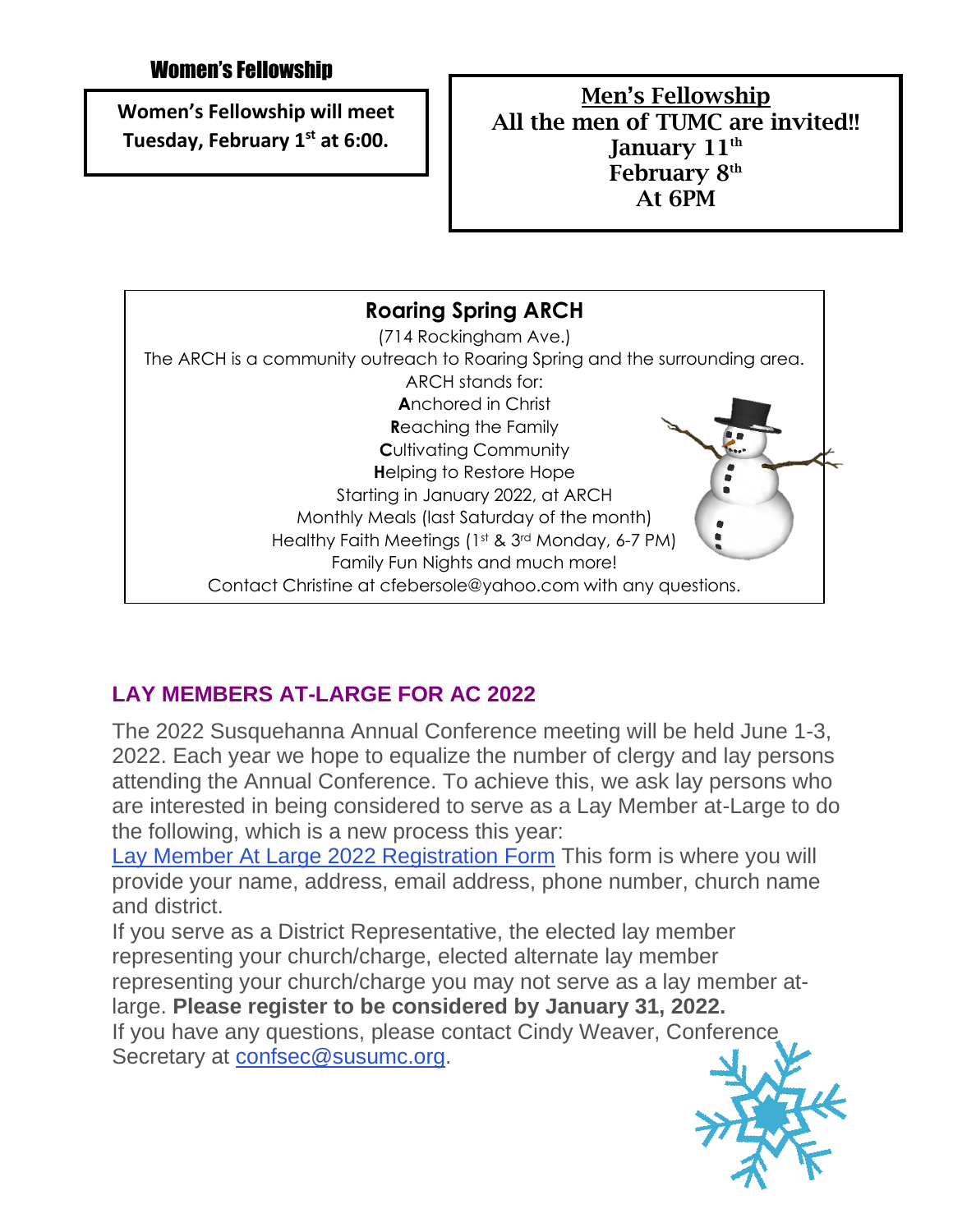# **Mission Central Celebrates 20 years of Service**

We are looking forward to 2022 - it is a milestone year for Mission Central. This is the year that Mission Central celebrates **20 years of service**. As such, we invite you to consider Mission Central in your new year's plans.

Consider:

- Giving 20 volunteers hours to Mission Central this year
- Donating \$20 monthly to Mission Central that would help 4 people EVERY month!
- Packing up 20 nail clippers, blue/black ink pens or combs for Mission Central kits
- Helping 20 people in need with a \$100 donation
- Sharing Mission Central's message with 20 friends on social media
- Inviting 20 of your closest friends to come tour Mission Central
- Running the back donation door for 20 hours
- Giving Mission Central 20 minutes in your church service
- Hosting 20 noisy offerings in support of Mission Central's medical ministry



Sandy Polchito & Ruth Adams are looking for an individual who would like to join them in preparing communion for services. This would also include baking communion bread sometimes. If you are interested or have questions please feel free to talk to one of them.

Women's Fellowship will be collecting items for Hygiene Kits to donate to the HUB. The ladies are asking for donations to be bought and placed in the marked basket in the sanctuary. Monetary donations will also be appreciated.

Items needed for hygiene kits: hand towels (NO kitchen towels), wash clothes, individual toothbrushes in package, 3 oz or larger bars of soap (NO Ivory or Jergens), ¾" or 1" Band-Aids, fingernail clippers, 8" or larger sturdy comb

Annual Church Audit

Sunday, February  $20<sup>th</sup>$  at 1:15



**Pastor Evie will be on vacation January 17-26**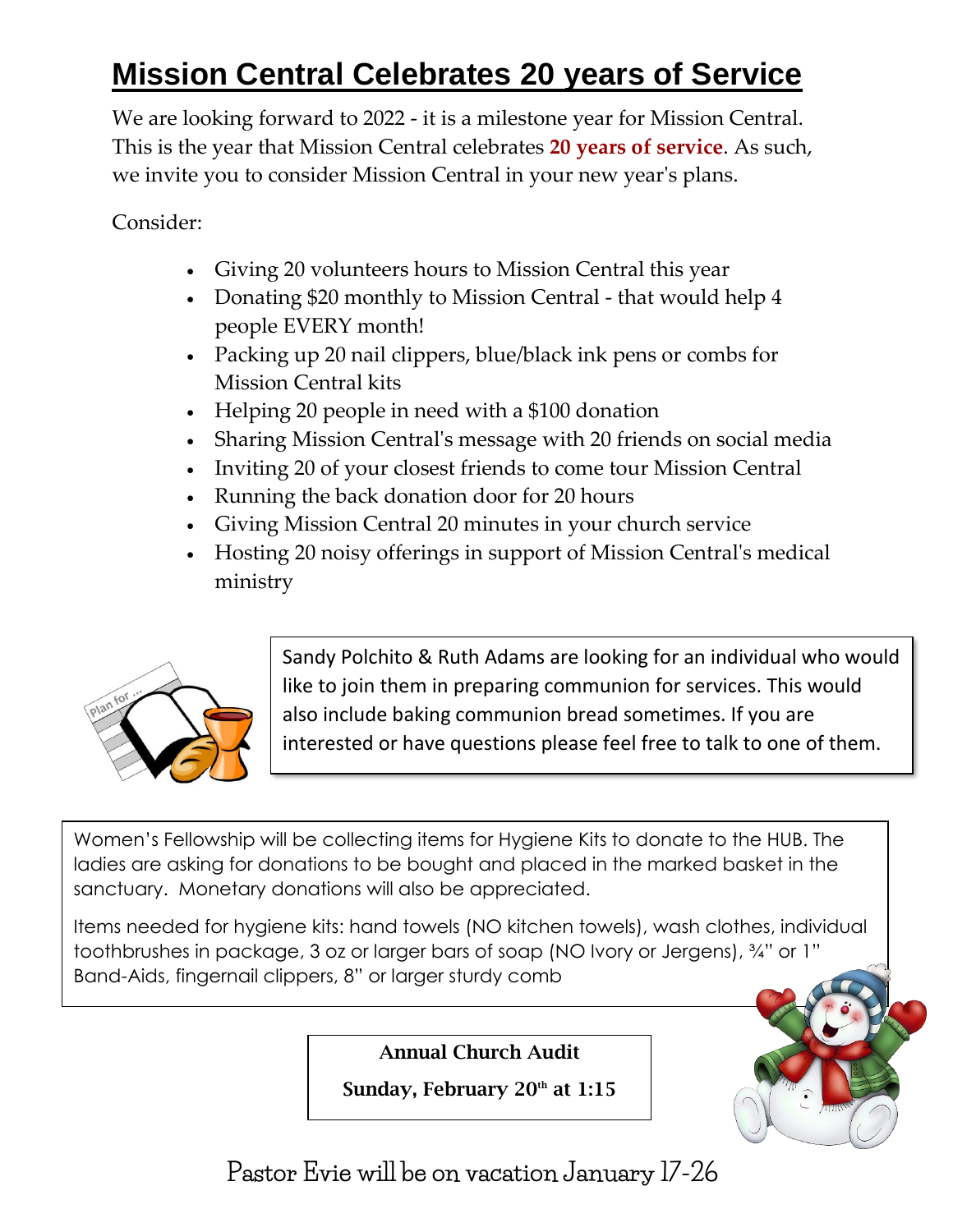# Soup Giveaway!!

Pastor Amanda from ST. Luke's and I would like our congregations to work together by making and handing out soup. She has volunteered the use of the kitchens at ST. Luke's. I don't have all the details yet, but we have chosen Thursday, February 3rd for this project. Soup will be handed out where the Roaring Spring Food Bank is located. Thursday is the day the Food Bank is open, which makes it a great day to be giving away quarts of soup! More details will be in the bulletin over the next few weeks, but helpers will be needed as well as supplies for soup! -Pastor Evie

## Manna on Main Street

JoEllen and all those who usually host Manna met on Sunday, January 2nd, to set a Manna calendar for 2022. Have you ever considered hosting Manna? You don't necessarily have to do the *cooking* -- the host decides on the menu, can ask for help with the cooking and with the distribution of the meals. As you know, we often ask for cakes or whatever the host has decided will be included on the menu. If you've ever thought about doing this, perhaps this is the year to "cohost" with someone and learn how Manna works!!We will be posting the Manna schedule, but I know that we do need a host for June and for August. Prayerfully consider hosting a Manna on Main Street this year!



## Administrative Board

The Administrative Board usually meets on the 4th Tuesday of the month. We will meet monthly, either in person or via ZOOM, so that we can keep our plans 'on track.' The video system work will hopefully be completed early this year. The annual reports -- Trustees, Statistics, and Audit -- will be completed in January & February. What ideas do you have for ministry here at Trinity? What questions do you have? Are there concerns for the building or grounds -- things you have noticed that need to be repaired, repainted, etc.? Please let us know! You can talk to any member of the Board. In the simplified administrative structure, the Board as a group act as the Trustees, the Staff/Parish Committee, and Finance Team. However, there are Board members with particular responsibilities for these committees.

Fred Hetrick (Finance) Kelly Bassler Doug Mingle Sandy Anderson LuAnn Irvin Julia Williams Heidi Hoffner Neil Gartland (Trustees) Jerry Green Wade Rodland Kate Muthler (SPRC) Rebekah Dick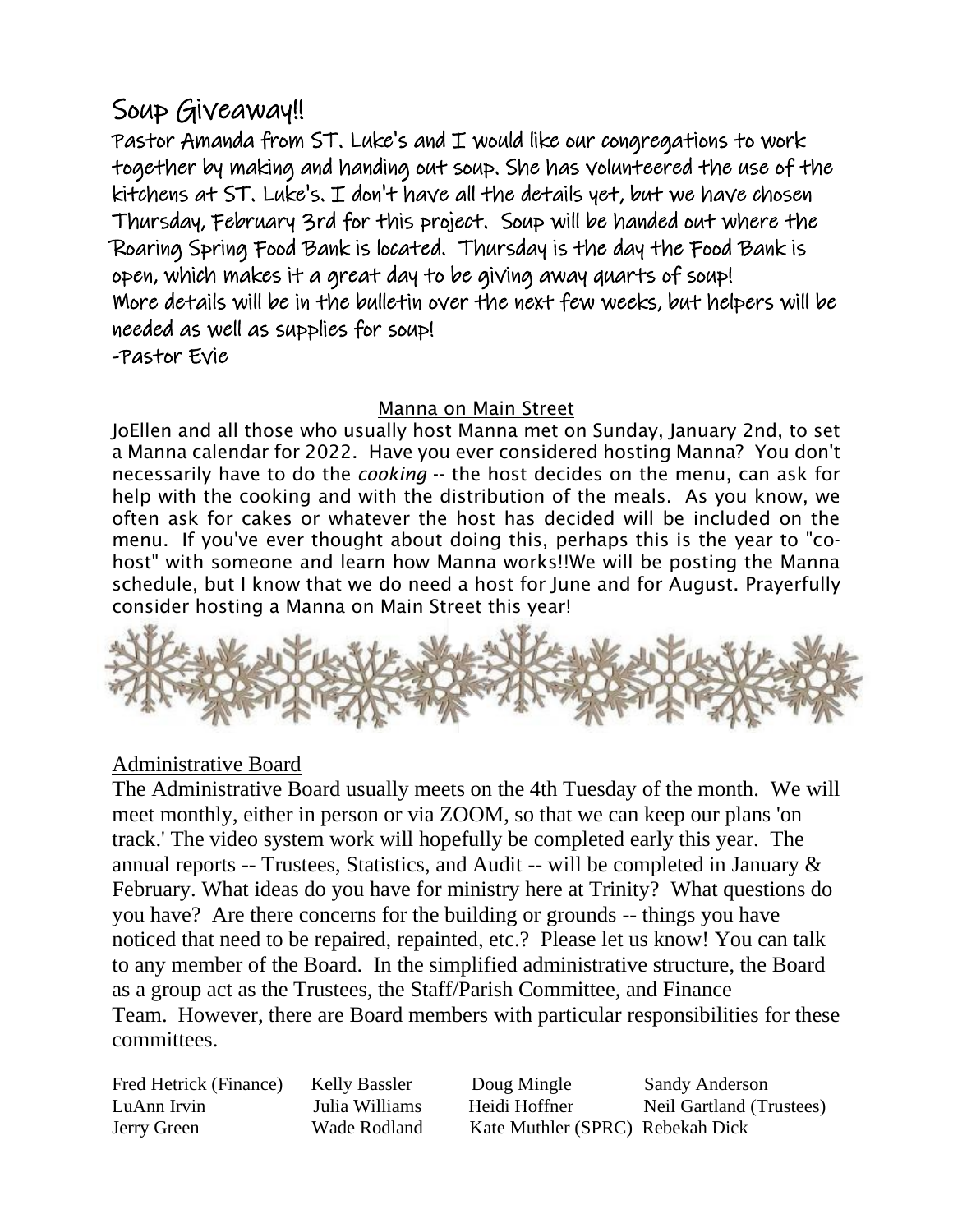Happy<br>Anniversary

**February**

## **8. Barry & Connie Musselman**



BIRTHDAY CARD SHOWER For Doris Ferry Let's help her celebrate 90 YEARS!! January 18<sup>th</sup>

Doris Ferry The Winds at Mattern Orchard 590 Newry Lane Duncansville, PA 16635



## **January**

- **5. Phil Keith**
- **7. Dusty Bassler, Candace Holt**
- **10. Alta Wineland**
- **18. Doris Ferry**
- **22. Heidi Hoffner**
- **25. Jay Ebersole**
- **28. Bob Musselman**
- **29. Andy Bassler**
- **30. Roger Bowser, Tom & Anne Crawford**

### **February**

- **4. Dave Wineland**
- **10. Nancy Hamil**
- **18. Ione Hammaker**

**Please let Lisa know when your anniversary or birthdate is or if your information is incorrect so she can update her files.**

**Email: tumcsecretary@atlanticbbn.net or Call: (814)224-2815 ext. 102**